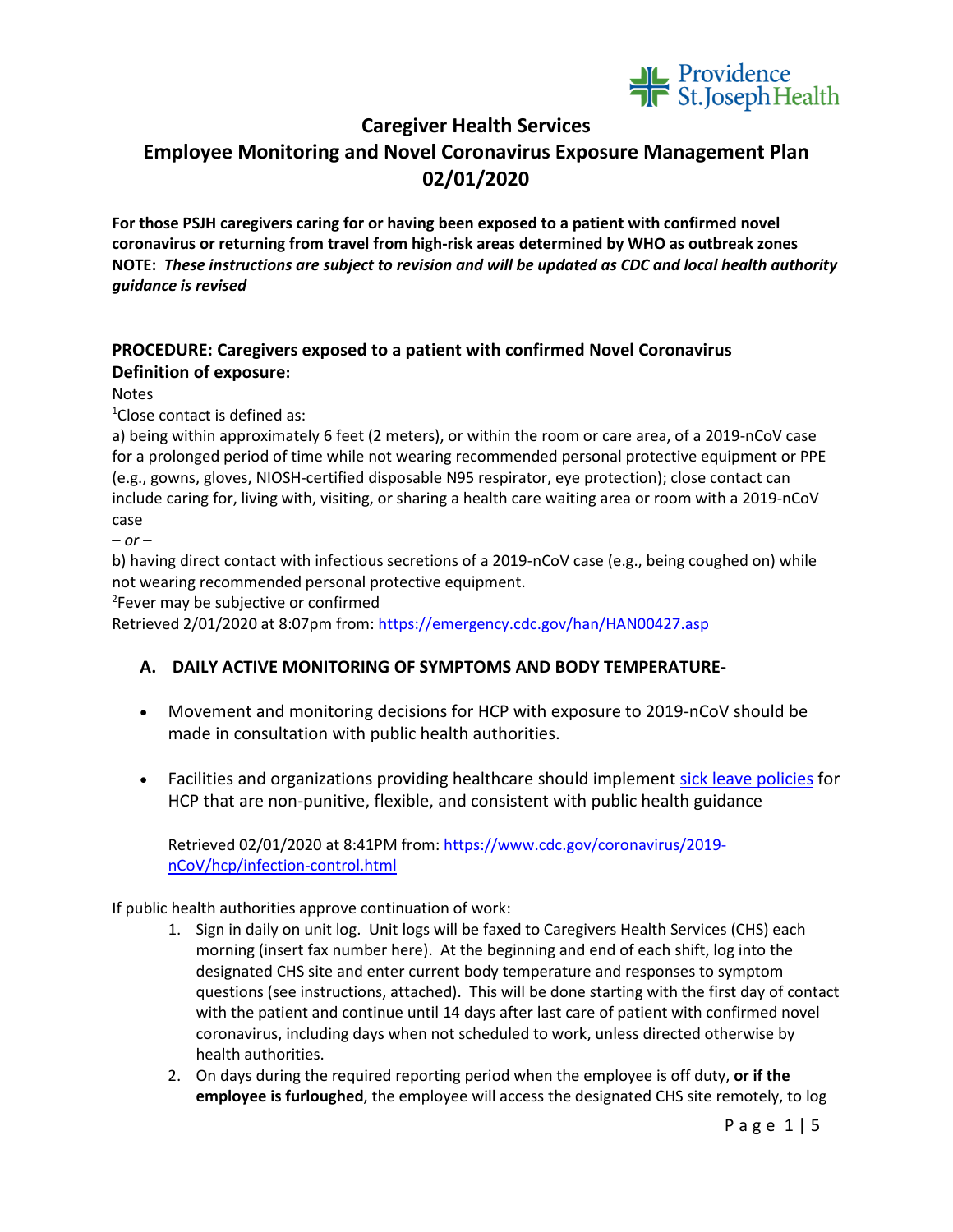in every 12 hours. Complete the caregiver monitoring tool following instructions attached. If the employee does not have internet access available, the employee may call the designated CHS Exposure monitoring phone number to provide current body temperature and symptom update by phone or pager (Insert phone or pager number here):

#### **PROCEDURE: Caregivers caring for a patient with confirmed Novel Coronavirus**

\_\_\_\_\_\_\_\_\_\_\_\_\_\_\_\_\_\_\_\_\_.

#### **B. DAILY ACTIVE MONITORING OF SYMPTOMS AND BODY TEMPERATURE-**

- 3. Sign in daily on unit log. Unit logs will be faxed to Caregivers Health Services (CHS) each morning (insert fax number here). At the beginning and end of each shift, log into the designated CHS site and enter current body temperature and responses to symptom questions (see instructions, attached). This will be done starting with the first day of contact with the patient and continue until 14 days after last care of patient with confirmed novel coronavirus, including days when not scheduled to work.
- 4. On days during the required reporting period when the employee is off duty, the employee will access the designated CHS site remotely, to log in every 12 hours. Complete the caregiver monitoring tool following instructions attached. If the employee does not have internet access available, the employee may call the designated CHS Exposure monitoring phone number to provide current body temperature and symptom update by phone or pager (Insert phone or pager number here):

### **PROCEDURE: Caregivers returning from travel as of 2/2/2020:**

#### **US Temporary Measures**

A White House Briefing on January 31, 2020, announced that beginning at 5:00 p.m. Eastern Time on Sunday February 2, 2020, the US will implement the following temporary measures:

- Any US citizen returning to US from **Hubei province in the previous 14 days** will be subject to up to 14 days mandatory quarantine to ensure they receive proper health screening and medical care
- Any US citizen returning to the US from **the rest of mainland China within the previous 14 days** will undergo proactive entry health screening at a select number of ports of entry and up to 14 days of monitored self-quarantine to ensure they have not contracted the virus and do not pose a public health risk
- President Trump has signed a Presidential Proclamation temporarily suspending entry into the US of foreign nationals that pose a risk of transmitting 2019-nCoV
- Foreign nationals other than immediate family of US citizens and permanent residents who have traveled in China within the last 14 days will be denied entry into the US at this time

#### **PROCEDURE: Reporting onset of fever or any signs or symptoms**

- 1. During the designated reporting period, employees are **required** to immediately report any fever of  $\geq$  100.4 degrees F, or any of the following symptoms: sore throat, runny nose, cough, shortness of breath
	- **a. If symptoms develop while ON duty:**
		- i. Don a surgical mask
		- ii. Notify core leader immediately to be relieved of duty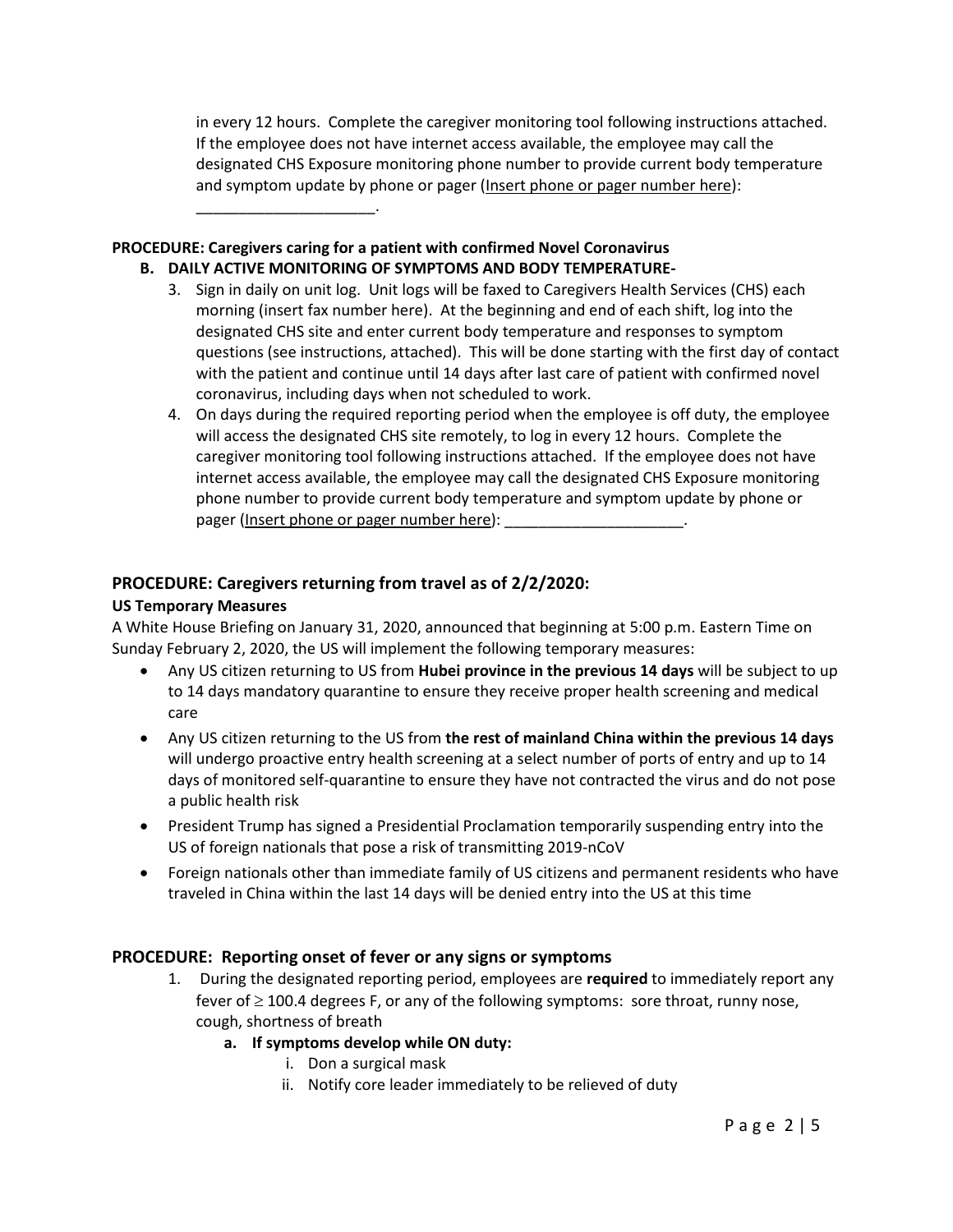- iii. Core leader will notify Infection Prevention (IP)
- iv. Infection Prevention will notify Public Health and await further instructions
- v. Core leader will contact CHS with the employee's name, date of birth, employee ID number, date and time, employee's temperature and symptoms.
- vi. Core leader will gather names of co-workers and patients caregiver may have come into contact with and provide to CHS and IP
- vii. CHS will work with local IP and DOH to determine exposure
- viii. Caregiver or core leader will report the incident through Sedgwick

#### **b. If symptoms develop while OFF duty:**

- i. Caregiver calls CHS if open (hours and numbers here) or Administrative Supervisor if CHS is closed
- ii. CHS staff or Administrative Supervisor will notify Infection Prevention.
- iii. Infection Prevention will contact Public Health
- iv. CHS staff or Administrative Supervisor will contact caregiver with further instructions.

#### **2. COMPLIANCE**

- a. Designated CHS nurse will audit the symptom-monitoring data on a regular basis, and will contact any employee who does not have a temperature and symptom review documented approximately every 12 hours for 14 days from the last care of confirmed patient or from exposure.
- b. Once contact is made with noncompliant employee, the CHS nurse will review symptoms and current body temperature and log the results on the caregiver's behalf.
- c. The caregiver's manager and Human Resources will be provided with the names of any provider that is noncompliant.

#### **3. CLEARANCE TO WORK**

- **a.** Caregivers on self-monitoring for exposure are clear to work as long as no temperature or symptoms develop. Once this continues for 14 days past last exposure, monitoring is no longer required.
- **b.** Collaborate with local Infection Prevention and, if needed, local health authority regarding the specific details of CGs travel location.
- **c.** Caregivers who develop symptoms will be required to receive clearance through Caregiver Health Services. Clearance criteria is currently being evaluated by the CDC and DOH.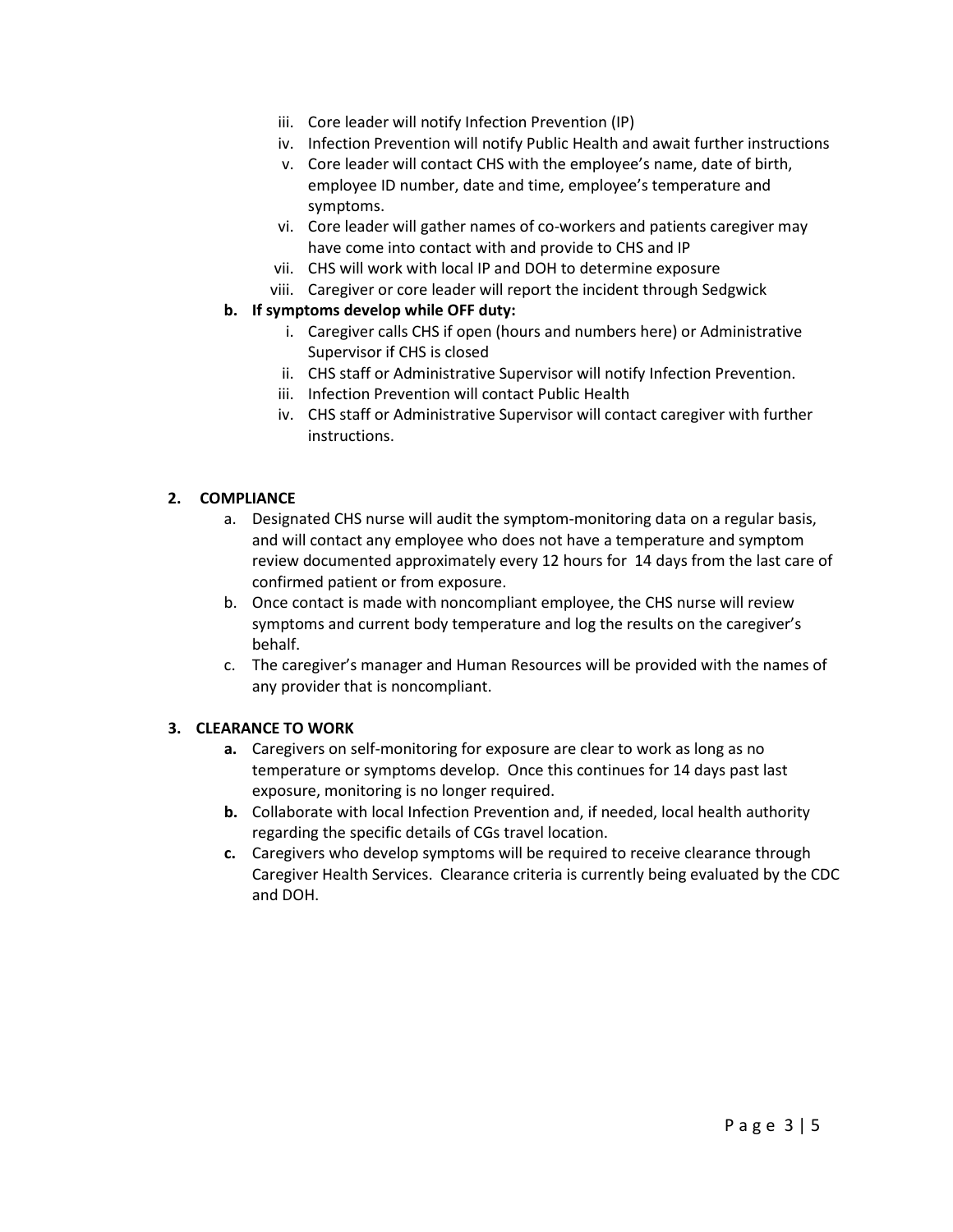## **CAREGIVER MONITORING SIGNATURE FORM**

I have read the Caregiver Monitoring and Novel Coronavirus Exposure Management plan for caregivers who work with or who have experienced an exposure to a patient with confirmed Novel Coronavirus.

I understand that I am required to report my current body temperature and symptom screen every 12 hours, starting with the first shift worked and extending through the  $14<sup>th</sup>$  day after my last shift of work with or from date of exposure to a patient with confirmed Novel Coronavirus.

I understand that during the designated reporting period, I am **required** to immediately report, any of the following: fever of  $\geq$  100.4 degrees F, runny nose, sore throat, cough, or shortness of breath. I will notify my provider in advance of arrival and don a mask upon entry whenever possible.

|                     | Date:                   |
|---------------------|-------------------------|
| Employee ID number: | Employee Date of Birth: |
| Employee Signature: |                         |

FAX THIS FORM TO CAREGIVER HEALTH SERVICES AT THE BEGINNING OF THE FIRST SHIFT WORK: Insert Fax Number Here: \_\_\_\_\_\_\_\_\_\_\_\_\_\_\_\_\_\_\_\_\_\_\_\_.